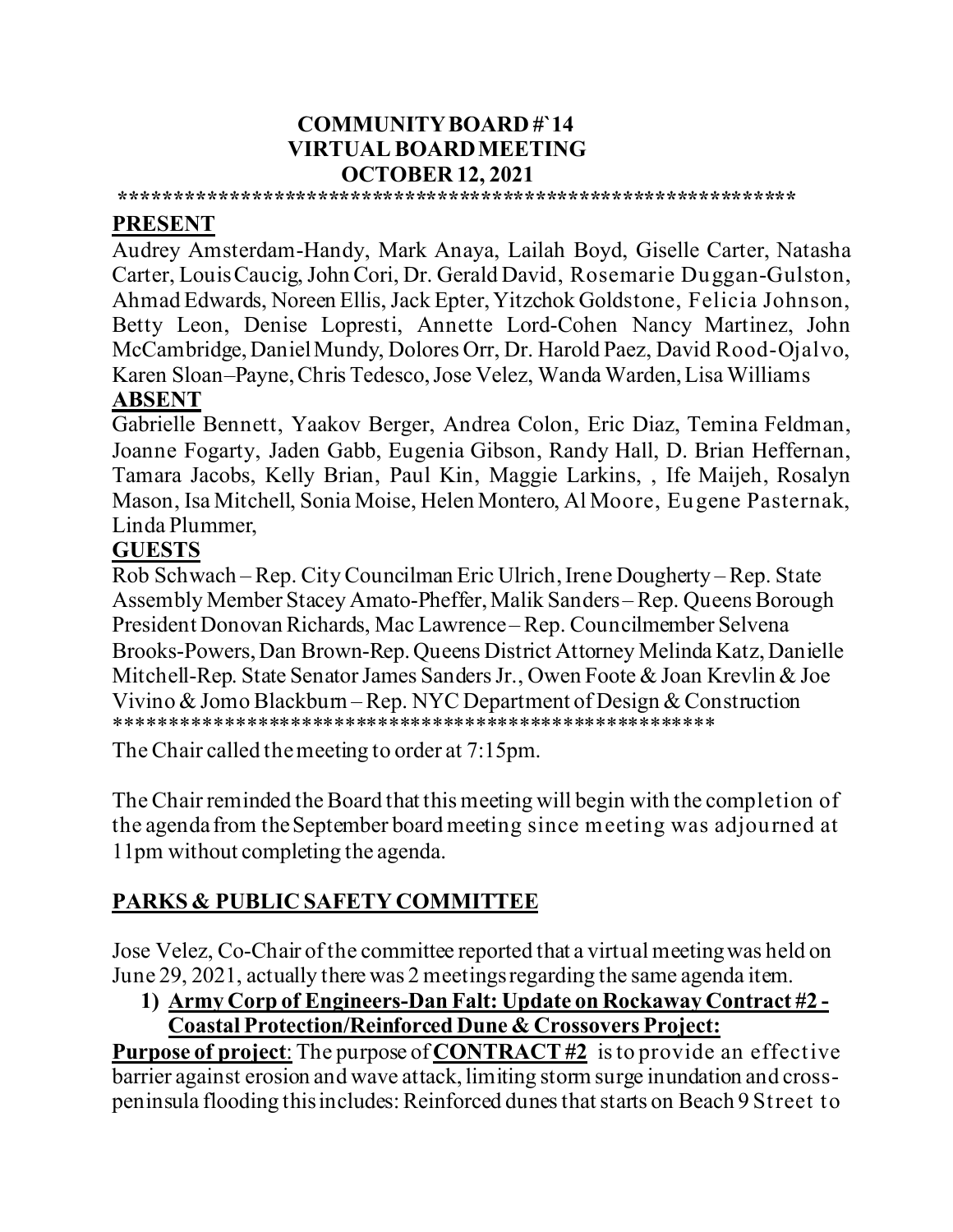Beach 149 Street which is like a sheet pile with a concrete cap fronted by a rubble mound structure (ie: a lot of rocks).

 The second part of the project was approximately 101 dune crossovers which include, elevated timber,ADA compliant pedestrian crossovers/ramps, on grade pedestrian crossovers with stabilization mats, vehicular crossovers and combination vehicular with pedestrian crossovers.

The reinforced dune begins at Beach 9th street  $\&$  extends to Beach 149<sup>th</sup> street. There will be 18 Elevated Timber ADA crossovers (zig-zag ramps) at Beach  $11<sup>th</sup>$ , 13<sup>th</sup>, 17<sup>th</sup>, 44nd, 67nd, 74<sup>th</sup>, 81th, 84<sup>th</sup>, 92<sup>nd</sup>, 95<sup>th,</sup> 103th, between 108/109<sup>th</sup>, 113/114th, 121/122th, 131th, 135th, 142nd, 147th. Other pedestrian crossovers include beach mats to existing boardwalk stairs and ramps that will be graded at an angle to allow for ease of passage over dunes.

 There will be 11 vehicular access points, 4 of these to be both a vehicular access & pedestrian access point/ramps (Beach 9<sup>th</sup>, 18<sup>th</sup>, 38<sup>th</sup>, 69<sup>th</sup>, 73, 87, 96, 106, 116, 109th, 116th, 149 St.). In order to reduce the number of elevated ADA crossovers from 8 to 4, as requested by the BHPOA and NPAO civic organization from Beach  $126<sup>th</sup>$  to Beach  $149<sup>th</sup>$ , there will need to be a 5 ft. wide pedestrian walkway on the north side of the reinforced dune allowing connectivity with all crossovers. Once the reinforced dune is completed it will be planted to increase its stabilization. There will be approximately 2.8 million cubic yards of beach fill.

 The proposed construction is scheduled to start September 2021 and the estimated cost is between \$100,000,000 & \$250,000,000. The city will provide an additional funding.

 The Committee expressed the following concerns: a) there is no vehicular access from Beach  $38<sup>th</sup>$  street to Beach  $69<sup>th</sup>$  street, emergency vehicles need to be able to access this area. Dan Falt stated he would take this concern back to the city and state. b) Only one ADA ramp between Beach  $67<sup>th</sup>$  and Beach  $17<sup>th</sup>$  because of the Piping Plover? c) What is the timetable for project? Dan hopes to have contractor selected by September2021, with work beginning near the Plover area soon after.

 D.B. Heffernan made the motion for the committee to support the Army Corp's Contract 2 which included 50 years of sand replenishment and reinforced dunes with plantings. The ADA ramps from Beach 10 Street to Beach 147 Street with the reduction of zigzag ramps from eight to four in the area of Beach 126 Street to Beach 149 Street. And the addition of a vehicle access to the boardwalk in the area of beach 62 street to beach 57 Street. John Cori seconded the motion. The motion carried by a vote of 4 Yes and 2 Abstentions.

Mark Anaya made a motion and seconded by Lou Caucig for the board to support the ACOE to construct 2 ADA ramps-1ramp located at Beach 142 Street and 1 ramp at Beach 131 Street connecting ramps with matsin the middle, no vehicles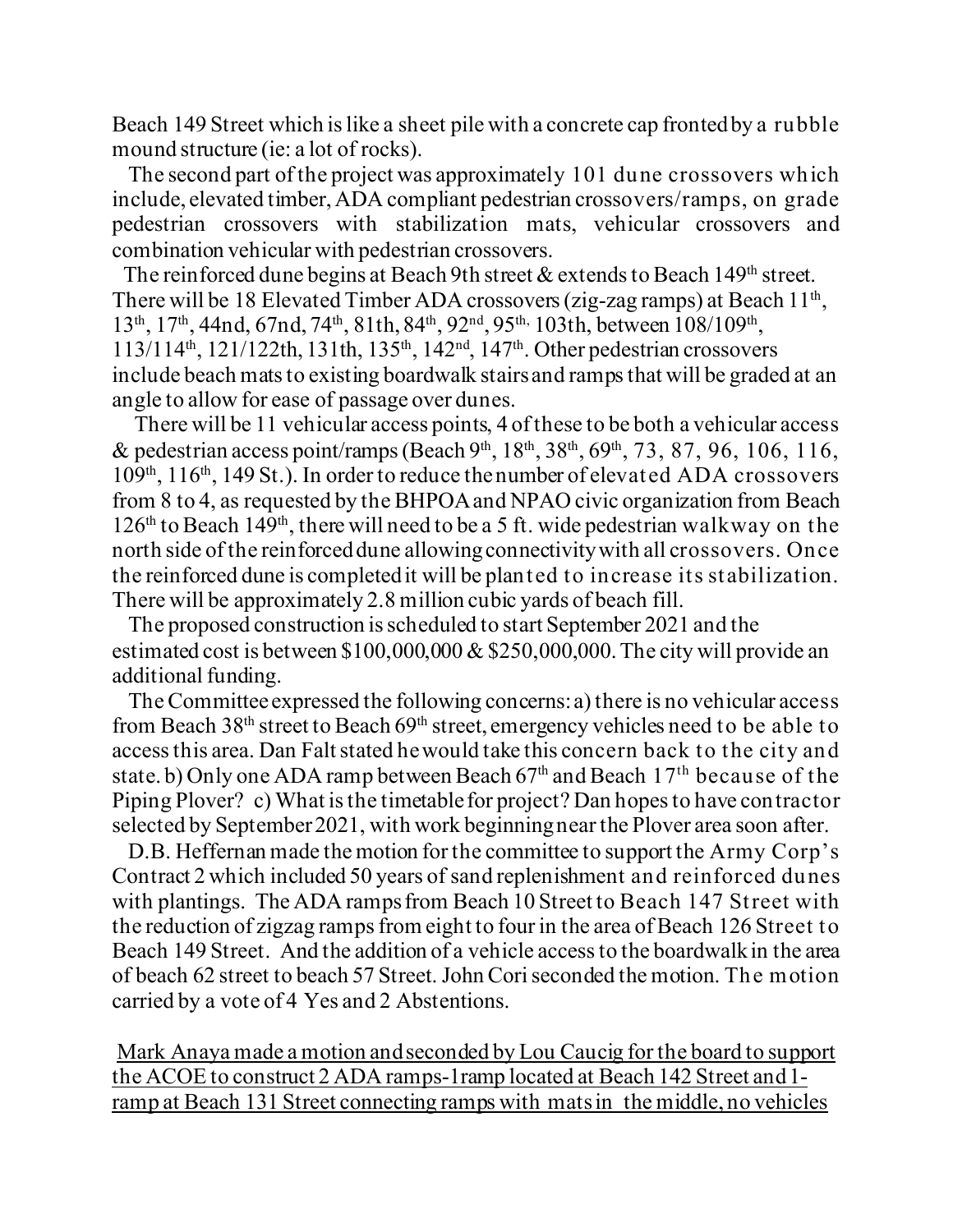are permitted to use the mats including emergency vehicles.The mats are only for pedestrians and disabled vehicles.Lou Caucig seconded the motion. The motion carried by a roll call vote of 14 YES, 5 NO and 6 ABSTAINED.

## **2) NYC Surfing School - Jay Sigelakis**

 Jay is a Rockaway resident, a veteran, and operator of NYC Surfing since 2013. Jay is looking for a permit to offer surfing instruction only. There will be no camp programs, instruction will be limited to 12 or fewer students. He is EMT certified and has a Surf Instructor Certification. Jay had established his surfing school when there was no established process for Parks Dept. Permit. He then left to join the military. He has just recently returned and would like to be given the opportunity to reactive his surfing school. He will be offering a discount to  $1<sup>st</sup>$  responders, and Vets and would be offering a surf after work program.

 He recommends that the Community Board work with NYC Parks to establishment minimum requirements for surf school/camps to obtain a permit to operate on a NYC beach such as a maximum ratio of instructor to students, maximum number of students for each school, a staff member with EMT certification on the beach and that all instructors be certified. He also suggests the creation of a surf beach in Belle Harbor/Neponsit, he believes that this would be great for students learning to surf.

 There was some concern that another school could lead to overcrowding on the surf beaches. The committee agreed to support the idea for this season and revisit next season.

 B. Heffernan made a motion to support the issuance of a NYC Parks Permit for the operation of a surfing school, seconded by J. Velez. The motion carried by unanimous vote.

## **BY-LAWS, MEMBERSHIP COMMITTEE**

Betty Leon, Chair of the Committee reported that a virtual meeting was held on June 24, 2021. The agenda item for discussion was regarding proposed changes to Board By-Laws as requested by Queens Borough President. The Committee did not have a quorum; however, the committee met to discuss updating the CB14 By-Laws that could include the following changes:

1. **Article IV: Officers:** The recommendation is to add the officer position of Parliamentarian who would be responsible for advising on issues of parliamentary procedure and other by-laws requirements, as well as connecting board members with relevant resources on these topics.**(One goal in the bylaw revision process is to ensure that there are enough offices available to allow future leaders to**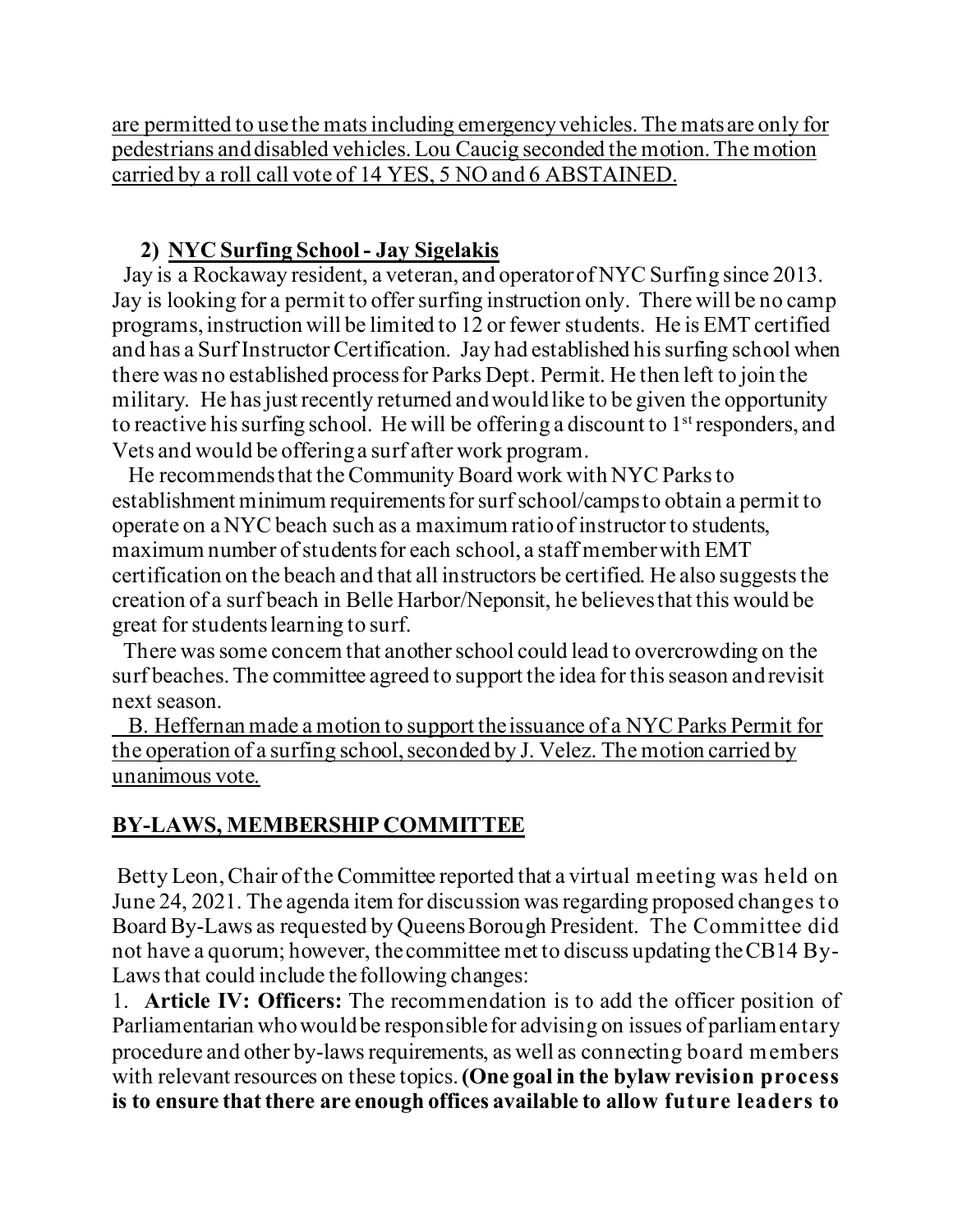**get executive committee experience, which will be especially important as term limits kick in and there is more turnover in leadership).**

2. **Article V11: Duties of Officers, (A) The Chair:** The role of the Chair will be elaborated vis-a-versa professional staff and operations of the District Office. "Although the Chair is the 'Agency Head' per the Charter and the District Manager serves at the pleasure of the Board, different Chairs might have different interpretations of what 'Oversee' means, with greater Chair turnover in the future due to term limits, we must be more explicit regarding the nature of the supervisory relationship and formalize the hiring of the District Manager. We must also enumerate responsibilities for staff.

3. **Article V111: Committees:** They are recommending adding a Technology/Engagement Committee to explore ways CB 14 can better engage and publicize its operations. In addition, we should considering adding that the By-laws committee to meet at minimum every four (4) years. The Bylaws should consider a provision making clear that there can be public members of committees and a statement that the Chair shall endeavor to appoint public members to committees whenever appropriate.

4. **Article 1X: Responsibilities of Community Board Members:** Here note the trigger for notifying the BP: "Substantial nonattendance' is having more than three (3) unexcused absences in a six (6) month period (They do not need to be consecutive).

5. **Article X1: Vacancies #2:** "Vacancies on the Board shall be filled by the BP". This provision could be removed as it imposes a responsibility on the BP and is not necessary.

6. **Article X11: Meeting of the Board. #2:** The Bylaws need to reflect that CB14 has a livestream of the meetings/Hearings and the posting of the recordings of these Livestreams online, linked to the CB's website. We must indicate where in the Agenda, the Public can regularly be expected to be heard during a meeting ie: a time certain where the public can speak provided the New York City Council funds the budget necessary to enable this.

7. **Article X1V: Agenda # 4:** The Bylaws to include identification of ways that meetings (Regular, Committees and Special) and Hearings will be noticed to the Public (eg. On the website, via social media network etc.). There must also be a requirement that final minutes be posted timely to the board's website and accessible to the public.While CB14 already does this, it should be included in the By-Laws to that we can ensure this practice continues

8. **Article XV: Removal of Officers:** Extract from the Charter the procedure for removing a member or an Officer.

 In updating our bylaws re: Notices, Agenda, and Minutes etc. We must outline procedures where we follow the Open Meeting Law re: Commitment to openness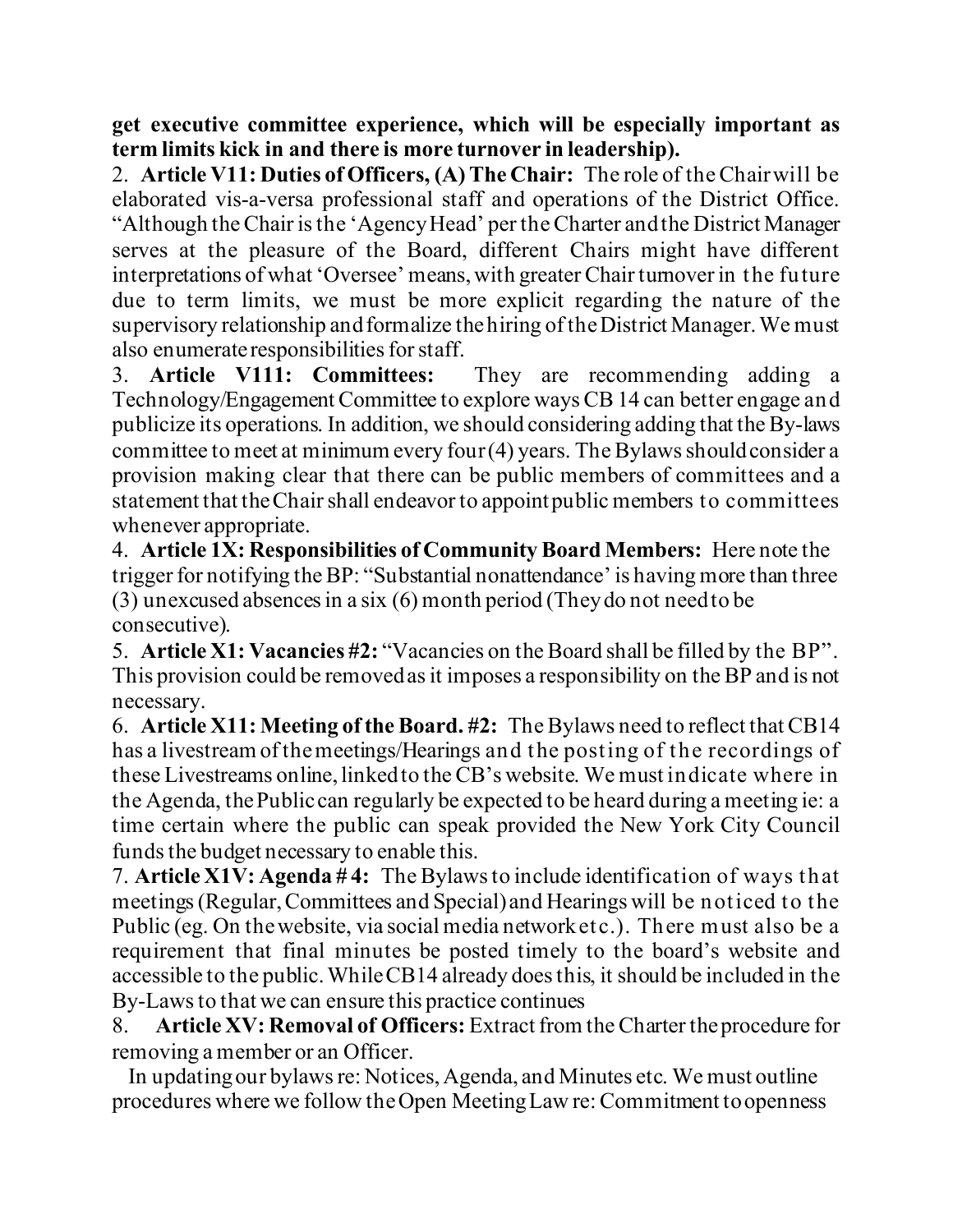and Public commitment. The bylaws to include a provision of The Human Rights Law.

Please note, some of the discussions by the committee that ensued during this update: 1. Privacy issues with Zoom & Livestreaming. 2. Fact that CB 14 does not have the money to hire someone to videotape meetings. 3. Suggestion to have BP office provide the resources or the Tech person to do so. References:

[Https://queensbp.org/wp-content/uploads/2021/03/queens-community-boards](https://queensbp.org/wp-content/uploads/2021/03/queens-community-boards-bylaw-reform-initiative-pdf)[bylaw-reform-initiative-pdf.](https://queensbp.org/wp-content/uploads/2021/03/queens-community-boards-bylaw-reform-initiative-pdf)

<https://nyc-charter.readthedocs.io/en/latest/>

District Manager : Charter 7t, Sec : 2800-F

The By-Laws Committee will continue review and discussion and present at a future Board meeting for Board approval.

# **APPROVAL OF MINUTES FROM SEPTEMBER 9, 2021**

The September minutes will be discussed at the October meeting due to technical issues.

# **CORRESPONDANCEWAS READ AS FOLLOWS:**

Letter was received from City Council member Selvena Brooks-Powers, which was sent to Steve Banks, Commissioner of NYC Dept. of Social Services. Letter expressed unacceptable decisions NYC DSS continues to make that impact our communities and requested an immediate cease on the La Quinta Hotel being converted into a male shelter until further review.

# **REPORT OF THE CHAIR**

The Chair reported that she and Dan Mundy Jr. (President of the Broad Channel Civic Association) are members of the JFK Committee. This committee has member representing communities in southeast Queens and Nassau County that are impacted by flight paths at JFK Airport. After several years of discussion she and Dan were finally able to get the JFK Committee to send a letter to the FAA regarding changing the take-off flight pattern of runway 31-L which goes over the Arverne community. The FAA responded to the letter and included a diagram which had nothing to do with runway 31-L. The JFK Committee will again write to the FAA and request that to review what was submitted and respond accordingly.

# **REPORT OF THE DISTRICT MANAGER**

Jonathan Gaska, District Manager informed everyone that the NYC Department of Sanitation has announced that agency is accepting applications for snow removal.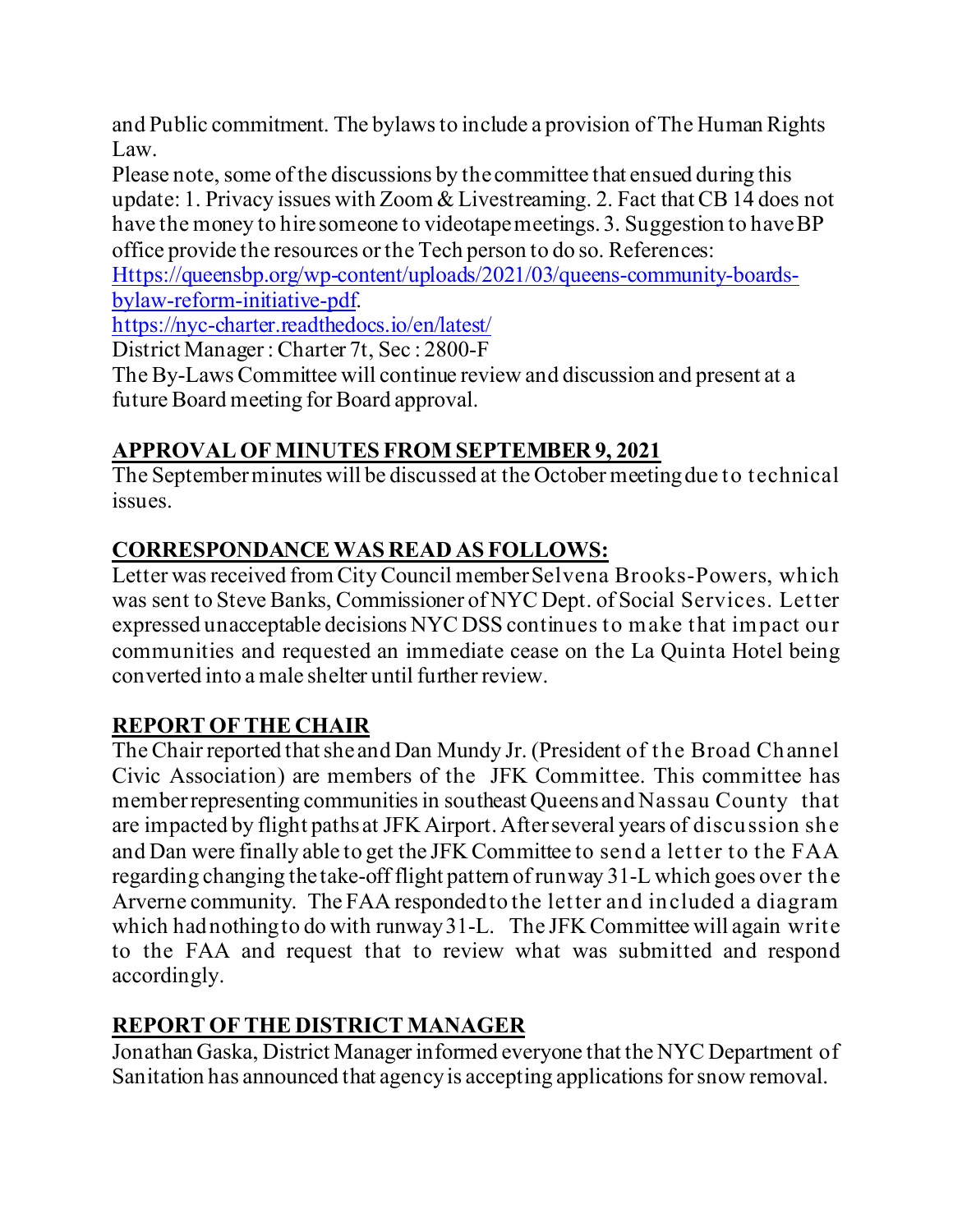# **ELECTED OFFICIAL CALL IN**

## **QUEENS BOROUGH PRESIDENT DONOVAN RICHARDS**

Malik Sanders gave the following updates-

- For LGBT history month, there will be a screening of "Brother Outsider" on October 13, 2021 at 5:30pm.

- Redistricting Town Hall will be virtually held on October 18, 2021 at 5:30pm.

- Southeast Queens Regional Town Hall will be held on October 19, 2021 at York College at 6:30pm. Several representatives of different agencies will be available for the public to address concerns/issues.

## **QUEENS DISTRICT ATTORNEY MELINDA KATZ**

Dan Brown reported that all are invited to attend virtual Hispanic Heritage Month celebration on October 13, 2021 at 5:00pm just log into queensda.org. Also, a Gun Buy Back program will be held in the Jackson Heights community. A \$200 gift card is given in exchange for working fire arm. More information is available by logging onto queensda.org.

## **OLD/NEW BUSINESS**

- D.B. Heffernan stated that some members of the board don't know that a vote of Abstain is the same as a no vote. The Chair explained that issue is addressed at board member trainings.

- John Cori stated that he previously mentioned/clarified that requesting for sanitation to be invited to a board meeting to address the filth in the community.

**PUBLIC SPEAKING** – The Chair opened the floor for public speaking. Eight people signed up to speak. All were recognized and heard. The Chair closed public speaking.

## **INFORMATIONAL PRESENTATION**

### **NYC Department of Design & Construction-Re: Design for new firehouse at 116-11 Beach Channel Drive**

 Jomo Blackburn, Representing DDC Community Outreach Division presented to the board the designs for the proposed new firehouse for Engine Company 268 will be constructed at 116-11 Beach Channel Drive.

 Mr. Blackburn stated that they spoke with the firefighters to find out what was not working with the currentfire house and made designs to endure flooding, wind, rain and easy ability to turn around fire trucks to ease in and out access which simply lead to the designed firehouse to be constructed in the middle of the